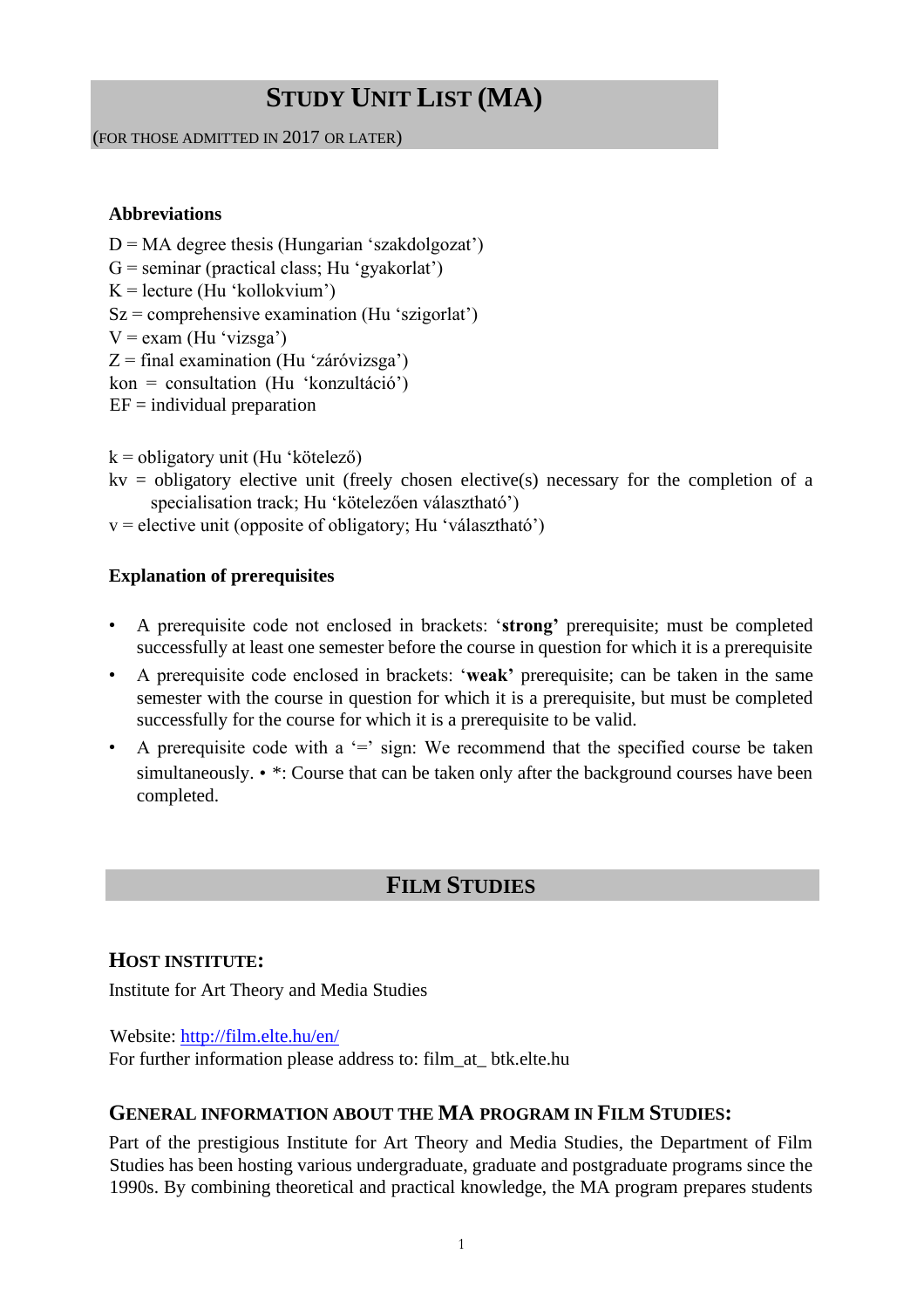for jobs in various branches of the cultural/entertainment sector. The program includes two specializations: Film Theory Specialization and Filmmaking Specialization.

# **MA program title:**

Film Studies

# **Education level and qualification received by those who have successfully completed the MA program:**

- Education level: master degree (magister, master; abbreviation: MA)
- Qualification: Expert in Film Studies

## **Duration of the program:**

4 semesters

## **Credits required for graduation:**

120 credits

# **REQUIREMENTS FOR APPLICANTS:**

Applicants have to be in the possession of a BA degree in any discipline. If the applicant has in the past not taken basic film studies courses, s/he can complete these courses at the department within two years after admittance. For general requirements and deadlines relevant for MA applicants please se[e](http://www.btk.elte.hu/en/Alias-177) <http://www.btk.elte.hu/en/Alias-177> Documents to be submitted by applicants:

- 1. Cover letter indicating why the applicant wishes to start the program, and what her special field of interest is.
- 2. Curriculum Vitae including applicant's previous achievements (scholarships, publications, conference presentations, completed films/videos, festival organization etc.).
- 3. English-language transcript with the list of completed courses in previous degree programs.
- 4. For applicants to the Film Theory Specialization: submit a research proposal of your intended thesis project with a study and research plan (detailed outline of your field of interest), a preliminary bibliography (indicated what you have read so far).
- 5. For applicants to the Filmmaking Specialization: submit your short film/video or other screen media product on a CD or DVD, or a one-page synopsis of your script.
- 6. There are no interviews for applicants, decision about acceptance are based on documents submitted.

## **Foreign language requirements:**

Non-native speakers of English must demonstrate sufficient English-language skills by taking the Test of English as a Foreign Language (TOEFL) exam. The minimum required score is 550 on the paper-based exam (PBT) or 80 on the Internet-based exam (iBT). We also accept IELTS exams with a score of 6.0 and above. (For the list of countries where English is considered as mother tongue see: <http://www.btk.elte.hu/en/Alias-246> [\)](http://www.btk.elte.hu/en/Alias-246)

# **MA THESIS AND FINAL EXAMINATION REQUIREMENTS:**

# **MA thesis requirements for film theory specialization:**

The thesis is the independent scientific work of the candidate, the topic of which is determined by the thesis adviser and the candidate from the field of study taught at the Department. It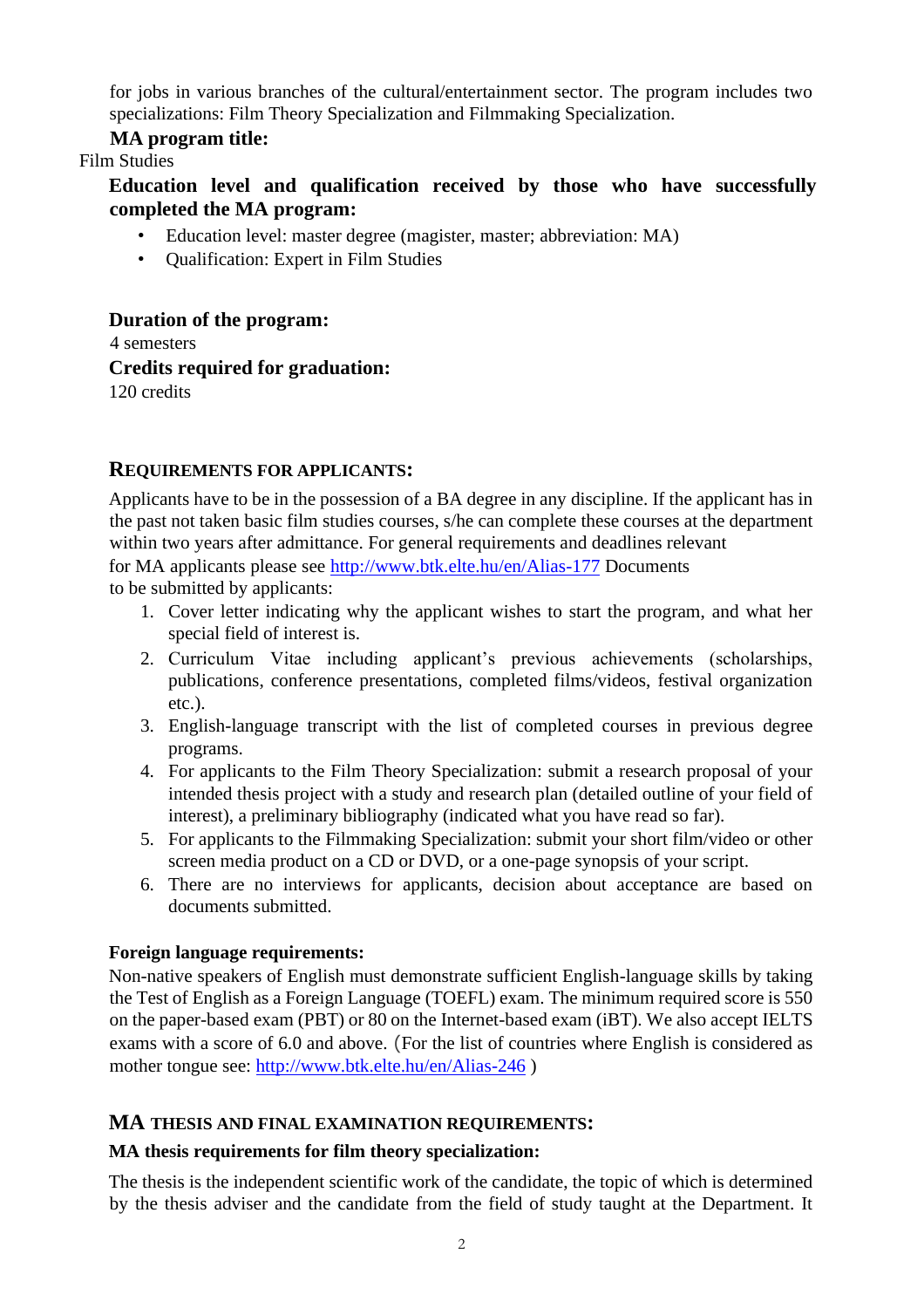displays the knowledge of the candidate acquired in the MA Program, the literacy of the candidate in the international literature of the given scientific question, and the analytic skills of the candidate in the interpretation of screen media products. All cases where a student is suspected with plagiarism will be brought to the Board of Review.

#### Formal requirements:

Length: minimum 70.000 characters, maximum 140.000 characters without spaces (12.000- 24.000 words) at a spacing of 1.5 and font size 12. From the AY 2020/21, the Thesis has to be submitted electronically, via Neptun. The Thesis needs to be prepared and uploaded in an electronic format (PDF, Word or zip). You can upload only 1 document/file to Neptun (including all attachments). While uploading it, the student needs to declare in Neptun that the Thesis is their own intellectual product. (Please, take the university's regulations regarding plagiarism-checking into consideration.) From September 2021, the supervisor's consent is needed for uploading the Thesis on all study programmes. For the approval, click on the button 'Thesis admission request' (in Neptun under Studies > Degree Thesis/Thesis application). The title page of the thesis must include the name of the author; the title of the MA thesis in Hungarian as well as in the language of the degree program; the name of the university, the faculty as well as the name of the program; the name of the thesis adviser; and the year of submission of the thesis.

#### Assessment:

Assessment is on a five-grade scale. During the evaluation, the referee must take into account whether the author has adhered to the prescribed requirements concerning content and form. The factors relevant for grading are: scientific achievement, familiarity with the literature as well as the ability to apply it in a professional manner, structured presentation and apt application of the results, potential topics for further research.

## **MA thesis requirements for filmmaking specialization:**

The thesis project in the Filmmaking Specialization has to be submitted as a portfolio. The details and the format of the portfolio are to be determined in close collaboration with the adviser, but in all cases has to include:

- (1) creative film/video or other screen media project,
- (2) theoretical/historical description of the background of the chosen theme (the length of the theoretical/historical essay is between 20.000-30.000 characters without space - 3.500- 5.000 words)
- (3) description of the phases of the work, i.e. a diary of the creative process. The length of the working diary is minimum 15.000 characters without space (3.000 words).
- (4) Students in Filmmaking Specialisation, whose thesis project includes a film or any other media product, have to upload in accordance with the university-wide regulations all the written materials (in one PDF document) in Neptun. *Additionally* they have to send all the 3 parts of their thesis work (film and written materials) with the help of Wetransfer (up to 2GB) <https://wetransfer.com/> or Myairbridge (up to 20 GB) <https://www.myairbridge.com/en/> to the e-mail of Milojev-Ferkó Zsanett  $(milojev.zsanett@btk.elte.hu)$  as a file (not a link) until the official deadline of thesis submission.

## **PREREQUISITES FOR THE FINAL EXAMINATION:**

The prerequisites for the final examination are: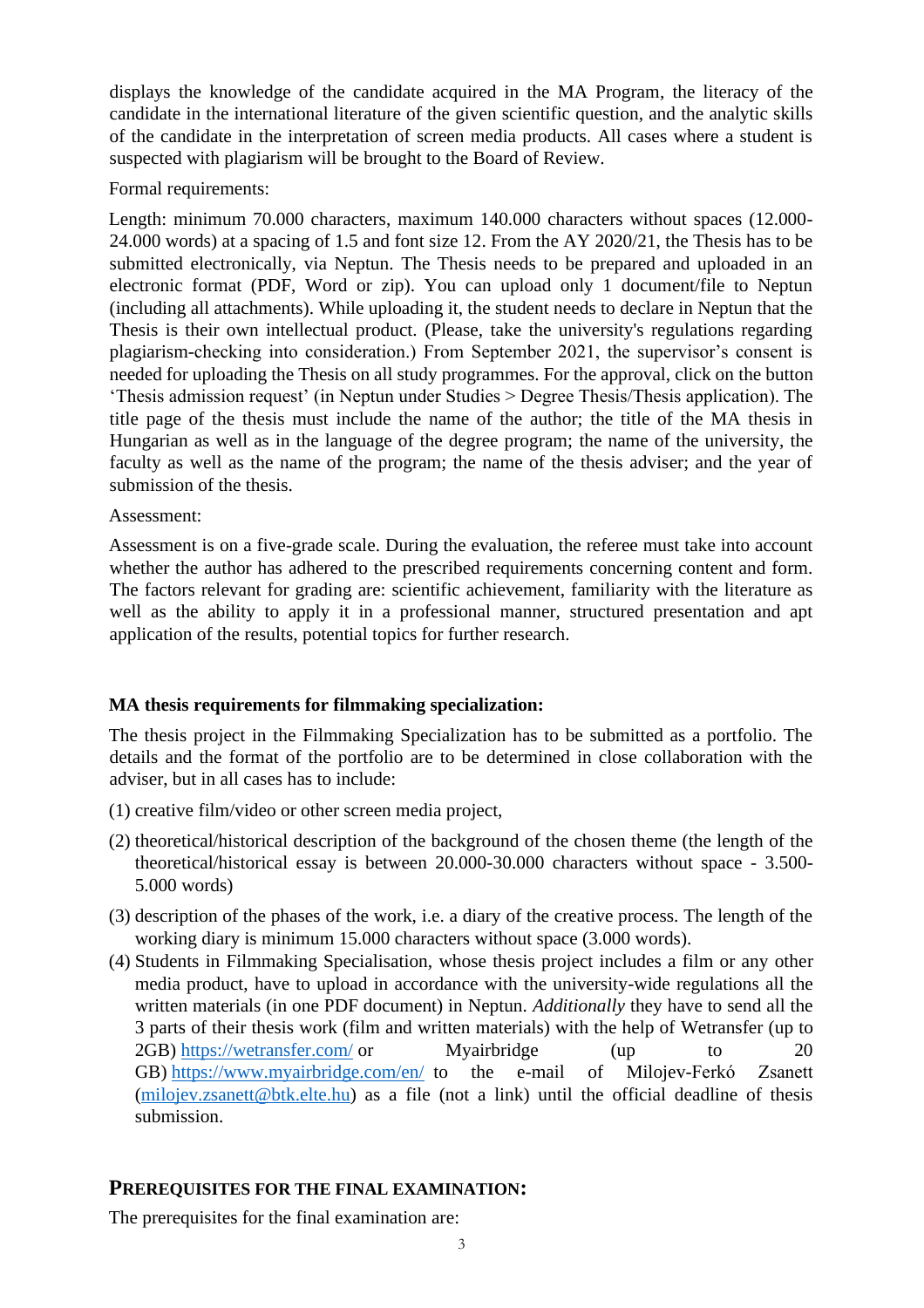- the completion of the study unit list and exams specified in the curriculum for the program (with the exception of the thesis, the required foreign language state exam, and the final examination)
- the fulfillment of all training and completion requirements
- a certificate stating that the student has returned all property borrowed from the university.

# **REQUIREMENTS FOR THE MA FINAL EXAMINATION:**

The final examinations are conducted orally.

## **Film Theory Specialization:**

The final examination includes a combined examination of film history and film theory and the defense of the MA thesis. Students must prove that they have mastered the training requirements as well as the most important knowledge prescribed in the curriculum, and they must also show that they are capable of explaining the thesis in conversation in a nuanced and precise manner.

#### **Filmmaking Specialization:**

Detailed discussion of the portfolio including:

- (1) the creative film/video or other screen media products, and
- (2) the written contextual parts of the thesis project.

#### **Evaluation and grading of final examination:**

Assessment is on a five-grade scale. The examiners evaluate the expertise of the examinee in scientific/artistic areas related to the MA thesis topic, and also assess the professional background of the examinee along with his/her ability to carry out scientific/artistic discourse.

## **Method of degree grade calculation:**

The grade of the degree is calculated as follows:

Thesis grade  $= 66.6\%$ , final examination grade  $= 33.3\%$ 

# **DEGREE CERTIFICATE**

The degree certificate states the mathematical average of the grade of the thesis and the grades received at the final examination.

According to Section 84 (6) of Academic Regulations, (HKR) the diploma is classified according to its average down to two decimals:

- outstanding (5), if the average is 5.00
- excellent (5), if the average is 4.51–4.99
- good  $(4)$ , if the average is  $3.51-4.50$
- satisfactory (3), if the average is  $2.51-3.50$  pass (2), if the average is  $2.00-2.50$ .

## **PROGRAM DIRECTOR:**

Kovács András Bálint, professor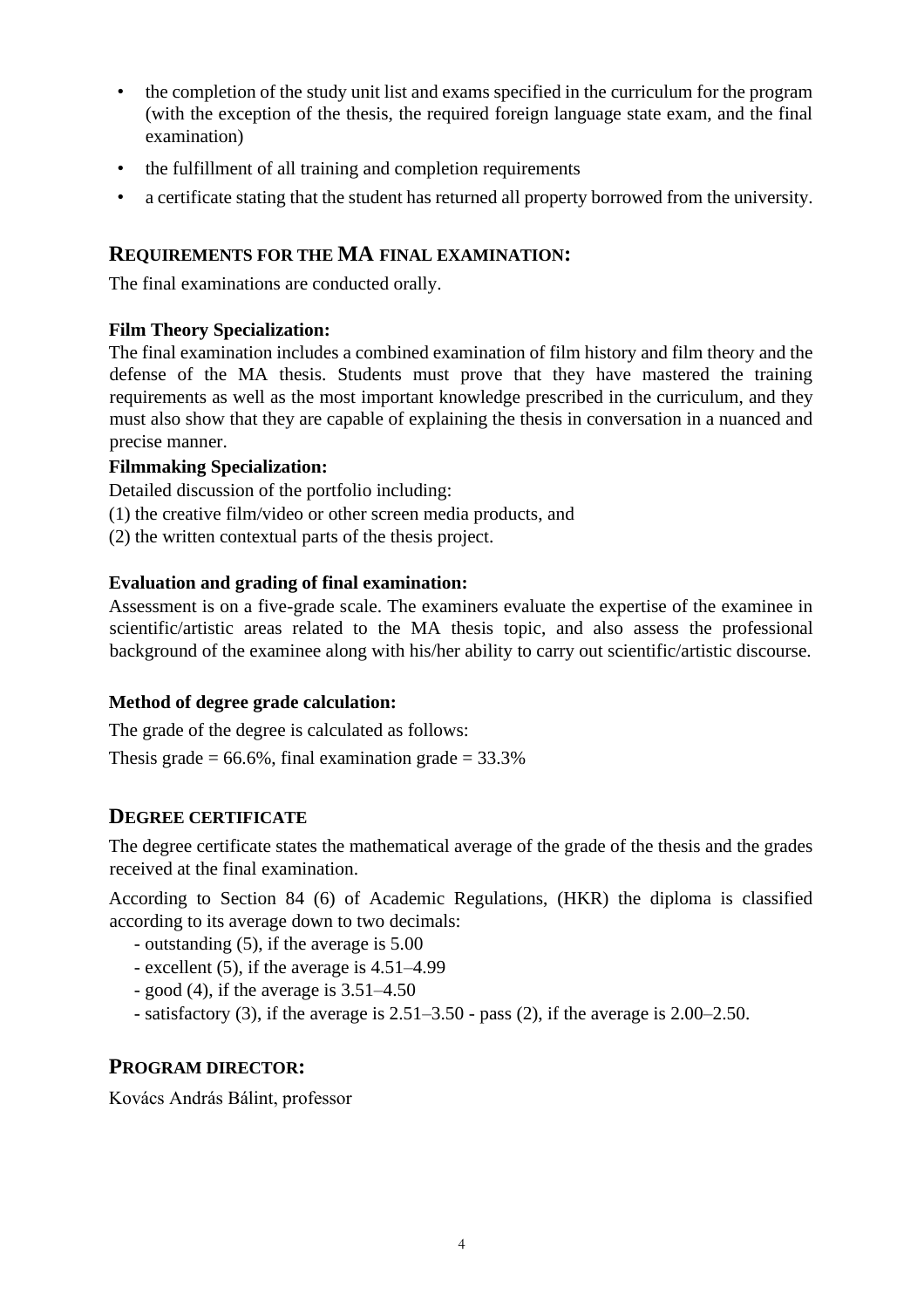# **LIST OF COURSES**

| Code<br><b>BMI</b> | Name of course | ដ<br>est<br>g<br>Ō | ᇹ<br>$\mathbf{e}$<br>≣<br>×.<br>မ၊<br>느 | ڡ<br>0<br>Φ<br>œ<br>ت<br>ರ<br>ಪ<br>∾<br>Σ | s<br><u>ي</u><br>h.<br><b>.</b> | $\ddot{=}$<br>ัธ<br>o<br>$\tilde{\mathsf{z}}$<br>Φ<br>ಕ | equisit<br>ā<br>È | sted<br>t<br>99<br>$\bar{\mathbf{z}}$ | <b>Department</b><br>offering the<br>course |
|--------------------|----------------|--------------------|-----------------------------------------|-------------------------------------------|---------------------------------|---------------------------------------------------------|-------------------|---------------------------------------|---------------------------------------------|
|--------------------|----------------|--------------------|-----------------------------------------|-------------------------------------------|---------------------------------|---------------------------------------------------------|-------------------|---------------------------------------|---------------------------------------------|

# **I. BASIC SKILLS AND KNOWLEDGE<sup>1</sup> : 8 CREDITS**

| FLMD-<br>101E.x | Introduction to Film<br><b>Studies</b> | $1-2$ | K | <b>kv</b> | 28 | 4 |  | Institute for Art<br>and<br>Theory<br><b>Media Studies</b> |
|-----------------|----------------------------------------|-------|---|-----------|----|---|--|------------------------------------------------------------|
| FLMD-<br>102E.x | Introduction to Film<br><b>Studies</b> | $1-2$ |   | <b>kv</b> | 28 | 4 |  | Institute for Art<br>Theory<br>and<br><b>Media Studies</b> |
| Sum of credits: |                                        |       |   |           | 60 | 8 |  |                                                            |

**1 In the module of Basic Skills and Knowledge students choose different courses adding up to 8 credits.** 

**"x" refers to the subcode of the course, can be taken multiple times.** 

# **II. MAIN ACADEMIC MODULE: 30 CREDITS**

|                                            |                                                         |         |   |            | Film History <sup>2</sup> : 16 credits |                |  |                |                                                            |
|--------------------------------------------|---------------------------------------------------------|---------|---|------------|----------------------------------------|----------------|--|----------------|------------------------------------------------------------|
| FLMD-<br>213E.x                            | Film History Lecture                                    | $1-4$   | K | kv         | 28                                     | $\overline{4}$ |  | $\mathbf{1}$   | Institute for Art<br>Theory<br>and<br><b>Media Studies</b> |
| FLMD-<br>214E.x                            | <b>Film History Seminar</b>                             | $1-4$   | G | kv         | 28                                     | $\overline{4}$ |  | 1              | Institute for Art<br>Theory<br>and<br><b>Media Studies</b> |
| Film Theory or Textual Analysis: 3 credits |                                                         |         |   |            |                                        |                |  |                |                                                            |
| FLMD-<br>220E.x                            | Film Theory Lecture                                     | $1-4$   | K | kv         | 28                                     | $\overline{3}$ |  | 2              | Institute for Art<br>Theory<br>and<br><b>Media Studies</b> |
| FLMD-<br>224E.x                            | <b>Textual Analysis</b><br>Seminar                      | $1-4$   | G | k <b>v</b> | 28                                     | 3              |  | 2              | Institute for Art<br>Theory<br>and<br><b>Media Studies</b> |
|                                            |                                                         |         |   |            | Film Analysis <sup>3</sup> : 8 credits |                |  |                |                                                            |
| FLMD-<br>231E.x                            | Lecture on Film Analysis                                | $1-4$   | K | kv         | 28                                     | $\overline{4}$ |  | $\overline{2}$ | Institute for Art<br>Theory<br>and<br><b>Media Studies</b> |
| FLMD-<br>232E.x                            | Seminar of Film Analysis                                | $1 - 4$ | G | k <b>v</b> | 28                                     | $\overline{4}$ |  | $\overline{2}$ | Institute for Art<br>Theory<br>and<br><b>Media Studies</b> |
|                                            | Professional Writing or Research Methodology: 3 credits |         |   |            |                                        |                |  |                |                                                            |
| FLMD-<br>242E.x                            | <b>Professional Writing</b>                             | $2 - 3$ | G | k <b>v</b> | 28                                     | $\overline{3}$ |  | 2              | Institute for Art<br>Theory<br>and<br>Media Studies        |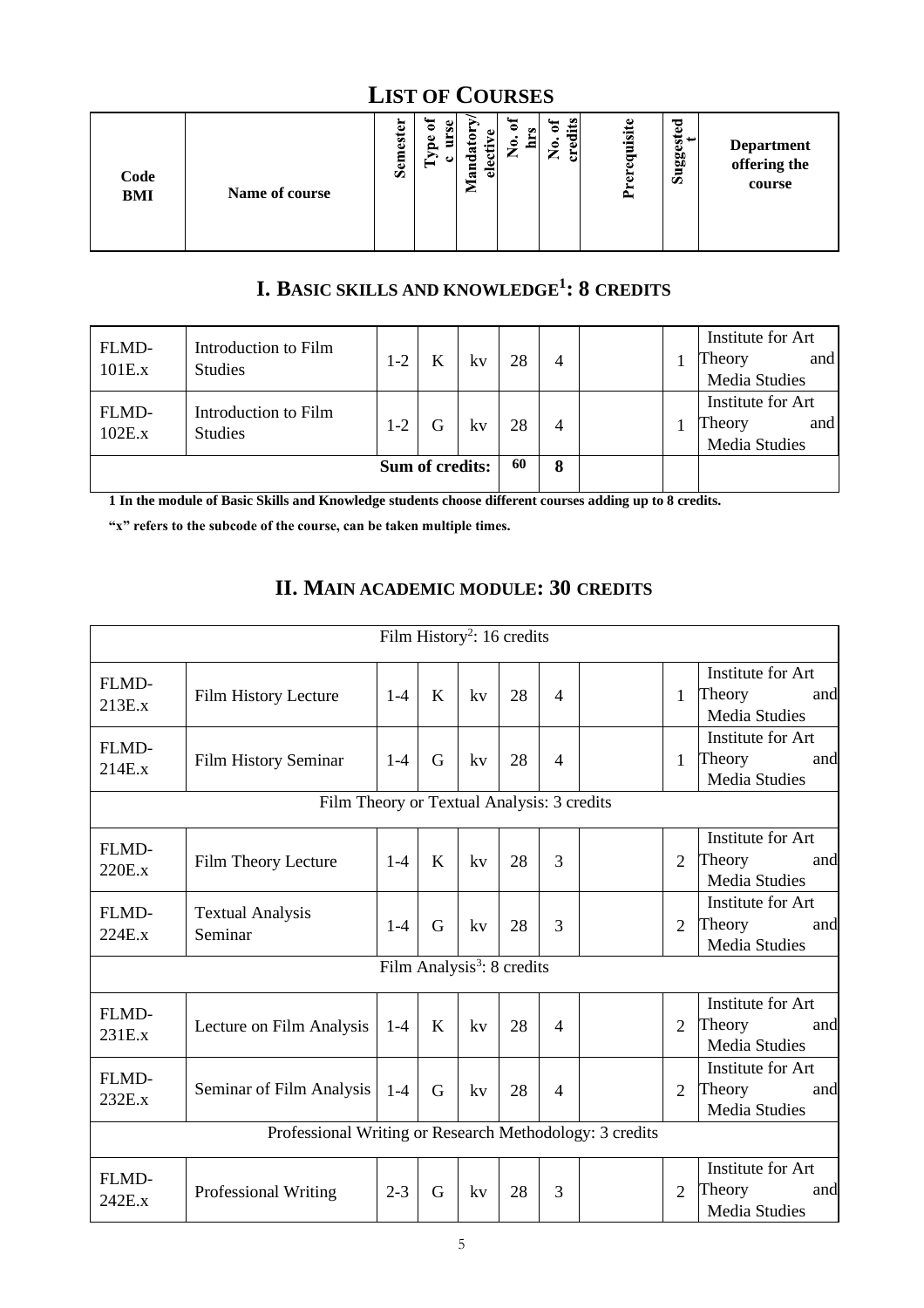| FLMD-<br>244E.x | Research Methodology | $2 - 3$         | C | kv | 28  |    |  | Institute for Art<br>Theory<br>and<br><b>Media Studies</b> |
|-----------------|----------------------|-----------------|---|----|-----|----|--|------------------------------------------------------------|
|                 |                      | Sum of credits: |   |    | 390 | 30 |  |                                                            |

**2 Requirement to be fulfilled by completing four 4-credit courses.** 

**3 Requirement to be fulfilled by completing two 4-credit courses.** 

**"x" refers to the subcode of the course, can be taken multiple times.** 

# **III. ELECTIVE ACADEMIC MODULE: 52 CREDITS**

# **FILM THEORY SPECIALIZATION<sup>3</sup>**

| Elective courses (36 credits) |                                                |         |                                        |              |                                        |                |  |                                                                                       |  |  |  |  |  |
|-------------------------------|------------------------------------------------|---------|----------------------------------------|--------------|----------------------------------------|----------------|--|---------------------------------------------------------------------------------------|--|--|--|--|--|
| FLMD-<br>313E.x               | Film History Lecture                           | $1-4$   | $\bf K$                                | $\mathbf{V}$ | 28                                     | $\overline{4}$ |  | Institute for Art<br>Theory<br>and<br>3<br><b>Media Studies</b>                       |  |  |  |  |  |
| FLMD-<br>314E.x               | Film History Seminar                           | $1-4$   | G                                      | $\mathbf{V}$ | 28                                     | $\overline{4}$ |  | Institute for Art<br>Theory<br>and<br>4<br><b>Media Studies</b>                       |  |  |  |  |  |
| FLMD-<br>321E.x               | Film Theory Lecture                            | $1 - 4$ | K                                      | $\mathbf{V}$ | 28                                     | $\overline{4}$ |  | Institute for Art<br>Theory<br>and<br>3<br><b>Media Studies</b>                       |  |  |  |  |  |
| FLMD-<br>322E.x               | Film Theory Seminar                            | $1 - 4$ | G                                      | $\mathbf{V}$ | 28                                     | $\overline{4}$ |  | Institute for Art<br>Theory<br>and<br>4<br><b>Media Studies</b>                       |  |  |  |  |  |
| FLMD-<br>323E.x               | Film and Audiovisual<br><b>Culture Lecture</b> | $1-4$   | K                                      | V            | 28                                     | $\overline{4}$ |  | Institute for Art<br>$1-$<br>Theory<br>and<br>$\overline{4}$<br><b>Media Studies</b>  |  |  |  |  |  |
| FLMD-<br>324E.x               | Film and Audiovisual<br><b>Culture Seminar</b> | $1-4$   | G                                      | $\mathbf{V}$ | 28                                     | $\overline{4}$ |  | Institute for Art<br>$1-$<br>Theory<br>and<br>$\overline{4}$<br><b>Media Studies</b>  |  |  |  |  |  |
| FLMD-<br>332E.x               | <b>Research Seminar</b>                        | $2 - 4$ | G                                      | $\mathbf{V}$ | 28                                     | 5              |  | Institute for Art<br>$2 -$<br>Theory<br>and<br>$\overline{4}$<br>Media Studies        |  |  |  |  |  |
| FLMD-<br>334E.x               | Project Seminar                                | $2 - 4$ | G                                      | $\mathbf{V}$ | 56                                     | 5              |  | Institute for Art<br>$2 -$<br>Theory<br>and<br>$\overline{4}$<br><b>Media Studies</b> |  |  |  |  |  |
| FLMD-<br>344E.x               | Professional Writing                           | $1 - 4$ | G                                      | $\mathbf{V}$ | 28                                     | $\overline{4}$ |  | Institute for Art<br>Theory<br>and<br>3<br><b>Media Studies</b>                       |  |  |  |  |  |
| FLMD-<br>366E.x               | Practical workshop                             | $1 - 4$ | G                                      | $\mathbf{V}$ | 56                                     | 5              |  | Institute for Art<br>$1 -$<br>Theory<br>and<br>$\overline{4}$<br><b>Media Studies</b> |  |  |  |  |  |
|                               |                                                |         |                                        |              | <b>Obligatory courses (16 credits)</b> |                |  |                                                                                       |  |  |  |  |  |
|                               |                                                |         |                                        |              | Academic Writing: 4 credits            |                |  |                                                                                       |  |  |  |  |  |
| FLMD-<br>346E                 | Academic Writing                               | $2 - 3$ | G                                      | $\bf k$      | 28                                     | $\overline{4}$ |  | Institute for Art<br>Theory<br>3<br>and<br>Media Studies                              |  |  |  |  |  |
|                               |                                                |         | Consultation <sup>4</sup> : 12 credits |              |                                        |                |  |                                                                                       |  |  |  |  |  |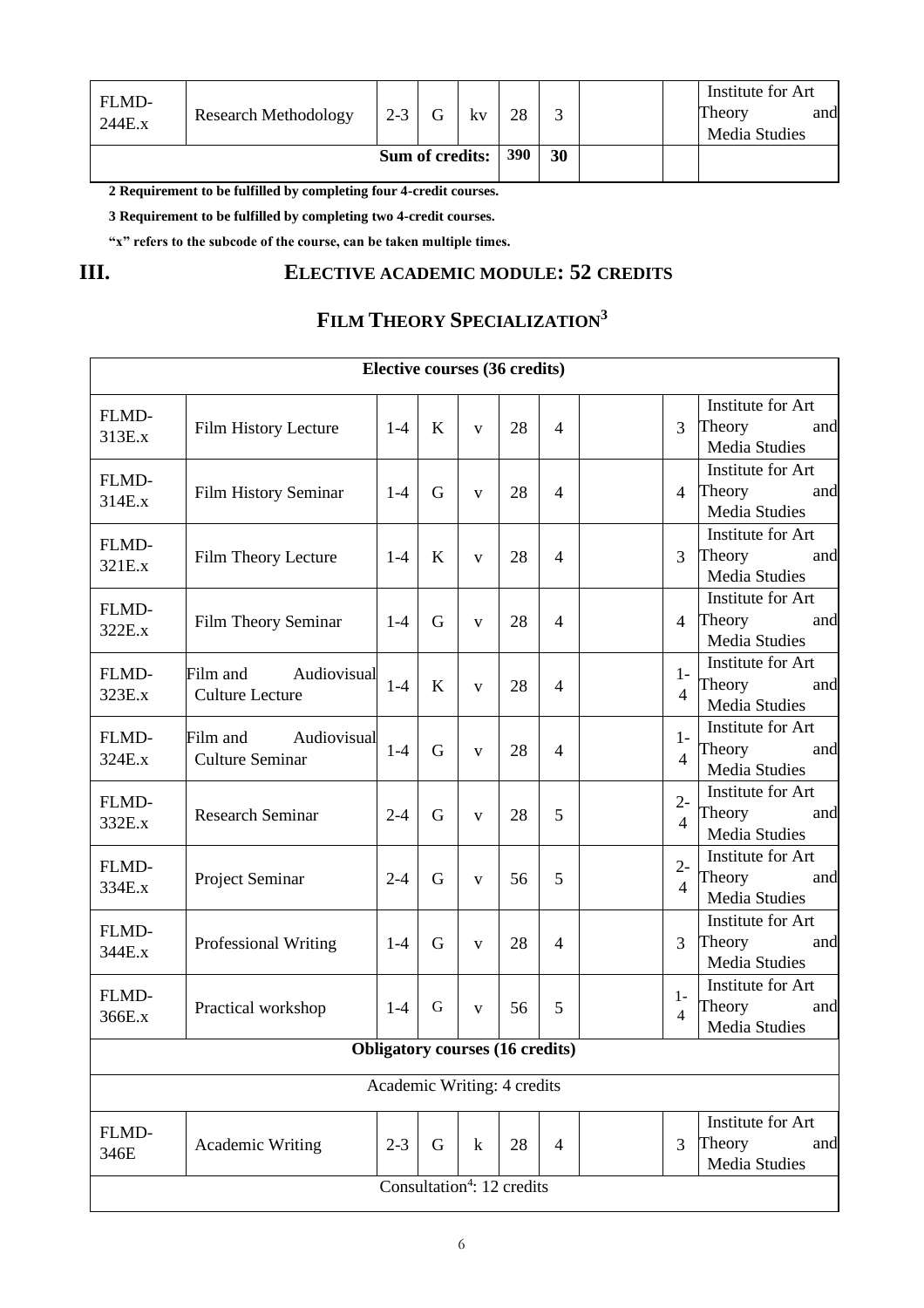| FLMD-<br>384E.x | Consultation | $-4$            |  | 28           | 4  |  | Institute for Art<br>and<br>Theorv<br><b>Media Studies</b> |
|-----------------|--------------|-----------------|--|--------------|----|--|------------------------------------------------------------|
|                 |              | Sum of credits: |  | vari<br>able | 52 |  |                                                            |

**3 Students freely choose 36 credits from the courses of the specialization.** 

**4 Requirement to be fulfilled by completing three 4-credit courses.** 

**"x" refers to the subcode of the course, can be taken multiple times.** 

# **FILMMAKING SPECIALIZATION<sup>5</sup>**

| Elective courses (44 credits) |                                                               |         |         |              |    |                |  |                        |                                                            |  |
|-------------------------------|---------------------------------------------------------------|---------|---------|--------------|----|----------------|--|------------------------|------------------------------------------------------------|--|
| FLMD-<br>371E.x               | Introduction to<br>Filmmaking                                 | $1 - 2$ | $\bf K$ | $\mathbf{V}$ | 28 | $\overline{4}$ |  | $\mathbf{1}$           | Institute for Art<br>Theory<br>and<br><b>Media Studies</b> |  |
| FLMD-<br>373E.x               | <b>Film Directing</b>                                         | $1-4$   | G       | $\mathbf{V}$ | 56 | $\overline{4}$ |  | $1-$<br>$\overline{4}$ | Institute for Art<br>Theory<br>and<br>Media Studies        |  |
| FLMD-<br>374E.x               | Screenwriting                                                 | $1 - 4$ | G       | $\mathbf{V}$ | 56 | $\overline{4}$ |  | $1-$<br>$\overline{4}$ | Institute for Art<br>Theory<br>and<br><b>Media Studies</b> |  |
| FLMD-<br>375E.x               | Cinematography                                                | $1 - 4$ | G       | $\mathbf{V}$ | 56 | $\overline{4}$ |  | $1-$<br>$\overline{4}$ | Institute for Art<br>Theory<br>and<br><b>Media Studies</b> |  |
| FLMD-<br>376E.x               | Editing                                                       | $1-4$   | G       | $\mathbf{V}$ | 56 | $\overline{4}$ |  | $1-$<br>$\overline{4}$ | Institute for Art<br>Theory<br>and<br><b>Media Studies</b> |  |
| FLMD-<br>377E.x               | <b>Production Practicum</b>                                   | $1 - 4$ | G       | $\mathbf{V}$ | 56 | $\overline{4}$ |  | $1-$<br>$\overline{4}$ | Institute for Art<br>Theory<br>and<br>Media Studies        |  |
| FLMD-<br>378E.x               | <b>Filmmaking Practicum</b>                                   | $1 - 4$ | G       | $\mathbf{V}$ | 56 | $\overline{4}$ |  | $1-$<br>$\overline{4}$ | Institute for Art<br>Theory<br>and<br><b>Media Studies</b> |  |
| FLMD-<br>361E.x               | Lecture on Production<br><b>Basics</b>                        | $1-4$   | K       | $\mathbf{V}$ | 28 | $\overline{4}$ |  | 3                      | Institute for Art<br>Theory<br>and<br><b>Media Studies</b> |  |
| FLMD-<br>362E.x               | Seminar on Production<br><b>Basics</b>                        | $1-4$   | G       | V            | 28 | $\overline{4}$ |  | 4                      | Institute for Art<br>Theory<br>and<br>Media Studies        |  |
| FLMD-<br>364E.x               | Practical workshop <sup>6</sup>                               | $1-4$   | G       | $\mathbf{V}$ | 56 | 5              |  | 3                      | Institute for Art<br>Theory<br>and<br><b>Media Studies</b> |  |
| FLMD-<br>365E.x               | Project Seminar                                               | $1-4$   | G       | $\mathbf{V}$ | 56 | 5              |  |                        | Institute for Art<br>Theory<br>and<br><b>Media Studies</b> |  |
|                               | <b>Obligatory courses: Consultation<sup>7</sup> 8 credits</b> |         |         |              |    |                |  |                        |                                                            |  |
| FLMD-<br>386E.x               | <b>Consultation for Film</b><br>Making                        | $1-4$   | G       | $\bf k$      | 28 | 4<br>52        |  | $\overline{4}$         | Institute for Art<br>Theory<br>and<br>Media Studies        |  |
|                               | Sum of credits:                                               |         |         |              |    |                |  |                        |                                                            |  |

**5 Students freely chose 44 credits from the courses of the specialization.**